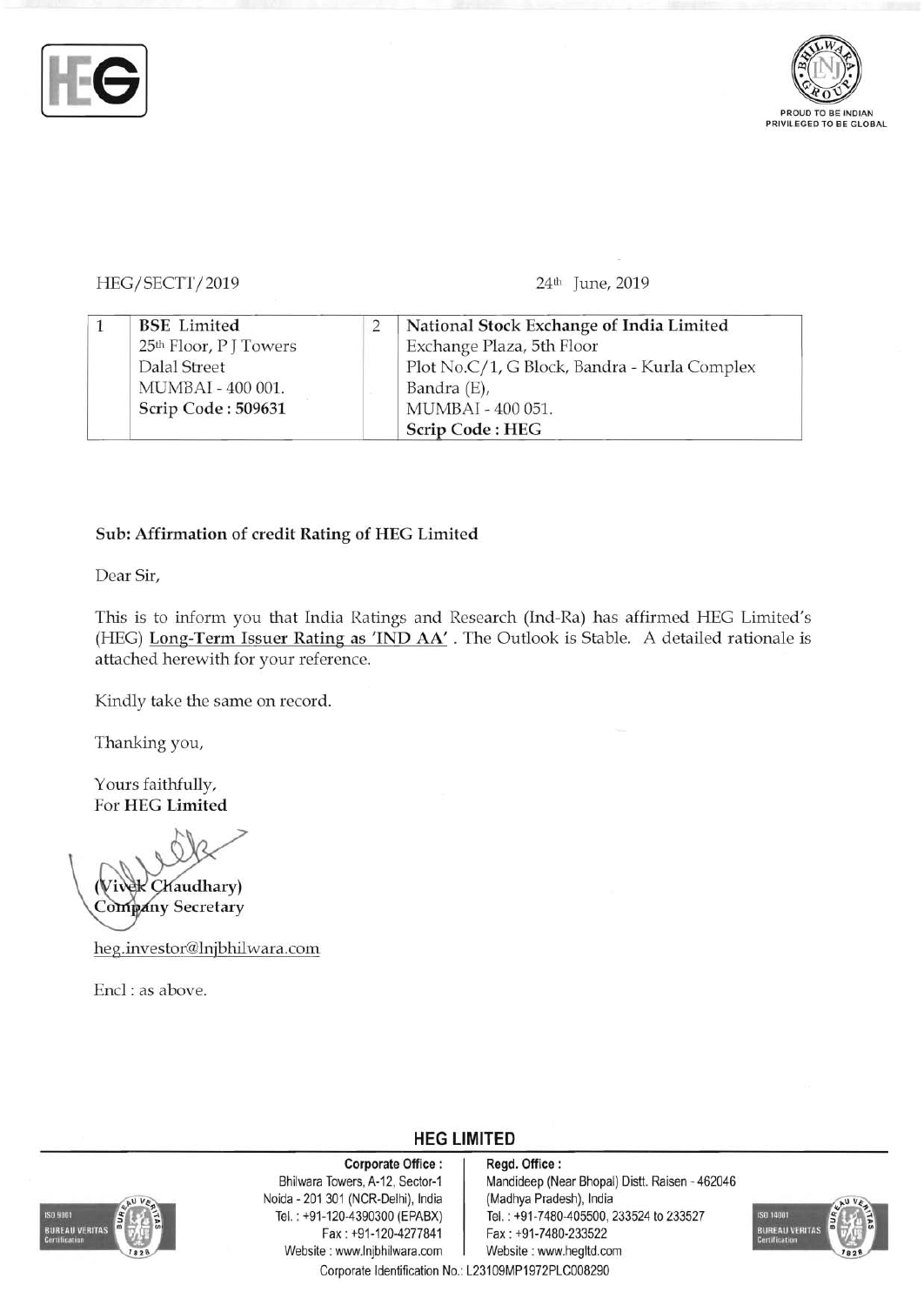# IndiaRatings & Research A Fitch Group Company

# India Ratings Affirms HEG at 'IND AA'/Stable; Limits Enhanced



# By Akash [Krishnatry](/Indra/Analyst/Index?analystID=52&analystName=Akash Krishnatry)

India Ratings and Research (Ind-Ra) has affirmed HEG Limited's Long-Term Issuer Rating at 'IND AA'. The Outlook is Stable. The instrument-wise rating actions are as follows:

| <b>Instrument Type</b>   | Date of<br><b>Issuance</b> | <b>Coupon</b><br>Rate | <b>Maturity</b><br><b>Date</b> | Size of Issue (million)                | <b>Rating/Outlook</b>             | Rating<br><b>Action</b> |
|--------------------------|----------------------------|-----------------------|--------------------------------|----------------------------------------|-----------------------------------|-------------------------|
| Commercial paper         | $\overline{\phantom{a}}$   |                       | 30-365<br>days                 | <b>INR1.000</b>                        | $INDA1+$                          | Affirmed                |
| Fund-based limits        |                            |                       | $\overline{\phantom{a}}$       | INR12,000 (increased from<br>INR5,690) | <b>IND AA/Stable/IND</b><br>$A1+$ | Affirmed                |
| Non-fund-based<br>limits |                            |                       | $\sim$                         | INR9,200 (increased from<br>INR2,133)  | <b>IND AA/Stable/IND</b><br>$A1+$ | Affirmed                |

## KEY RATING DRIVERS

**Strong Industry Dynamics:** Ind-Ra expects the global demand-supply dynamics to remain healthy for graphite electrode (GE) players owing to a reduction in the overall ultra-high powered GE capacity to 725,000 tonnes per annum (tpa) in 2018 from 810,000tpa in 2014, resulting from capacity closures. Also, low capacity additions by 2022 and limited availability of needle coke, would restrict new supplies and overall capacity utilisation levels. Moreover, the agency expects robust GE demand to sustain, as the environmentally superior electric arc furnace (EAF) route steel production's share would gradually improve, along with the overall steel demand growth.

HEGhas been witnessing higher GE prices since 2HFY18 owing to a surge in EAF route steel production, supported byChina's steel capacity rationalisation. Ind-Ra expects China's steel exports to remain around 70 million metric tonnes (mmt) in the medium term as capacities are unlikely to grow considerably and the global large consumers of steel are likely to continue protectionist regime. China's exports reduced to 69mmt in 2018 (2017: 75mmt, 2016: 110mmt), while global importing nations ramped up their EAFs, thus supporting strong GE demand over 2018. Ind-Ra expects ultra-high power GE demand to remain stable at around 700,000 over the short-to-medium term. During 2017-2018, the demand for GE increased 35-40 kilo tonnes per annum, leading to panic in the markets and abnormal realisations of around USD20,000/tonne from the long-term average of around USD4,000/tonne.

Healthy Revenue and Profitability: HEG's revenue increased to INR65.9 billion in FY19 (FY18: INR27.5 billion), EBITDAto INR46.5 billion (INR17.2 billion) and EBITDAmargins to 71% (63%), driven by a sudden demand-supply gap amid favourable industry dynamics. Considering the healthy balance in the medium term, Ind-Ra expects HEG's profitability to stabilise at INR12 billion-15 billion over FY20-FY21. Moreover, the company ties up capacity with customers according to the available needle coke prices, thus partiallymitigating price shocks in the commodities.

Ind-Ra's expects continued healthy realisation in FY20-FY21 owing to the healthy demand-supply scenario in the steel industry and EAF route of production. The agency expects the needle coke prices to stabilise to about USD4,000/tonne owing to the destocking of the higher inventories held by GE producers during FY19. Furthermore, capacity utilisation of GE producers should stabilise at 80%-85% in FY20-FY21. However, given the constrained supply of needle coke and the alternative use in LI-ion batteries, a higher-than-expected rise in prices could lead to lower-than-expected gross margins for the GE producers in the long term.

**Comfortable Liquidity:** HEG had unrestricted cash and bank balances, and liquid investments of INR9.3 billion at FYE19 (FYE18: INR52 million). The average utilisation of the fund-based working capital limits was around 50% during the 12 months ended May 2019. Despite the capex execution, the agency expects the company to have positive free cash flow from operations over FY20-FY21.Although fund flow from operations are likely to moderate to around INR12 billion from the abnormally high levels of around INR35 billion over FY19, cash flow from operations shall be supported through release of working capital as the average finished good prices normalise around USD8,000/tonne from the highs of USD15,000/tonne in FY19. HEG has no term loans outstanding and Ind-Ra does not expect any term loan requirements over FY20-FY21. HEG's gross interest coverage was comfortable at 259x in FY19 (FY18: 30x). The company had a net cash position in FY19 (FY18 net adjusted leverage: 0.2x).

**Ongoing Capex:**HEGis undergoing fully equity-funded capex of INR12 billion towards brownfield capacity expansion of 20,000mt over FY20-FY22. The project execution and stabilisation risks are limited because of the debt-free capex funding, five-decade-long experience of the company's management in the existing business and the expected growth in EAF steel production. However, the capex stabilisation may have moderate risks on feedstock availability and plant ramp up. Ind-Ra expects HEG to maintain a liquid balance sheet and have a low reliance on external debt; thus, the credit metrics will remain commensurate with the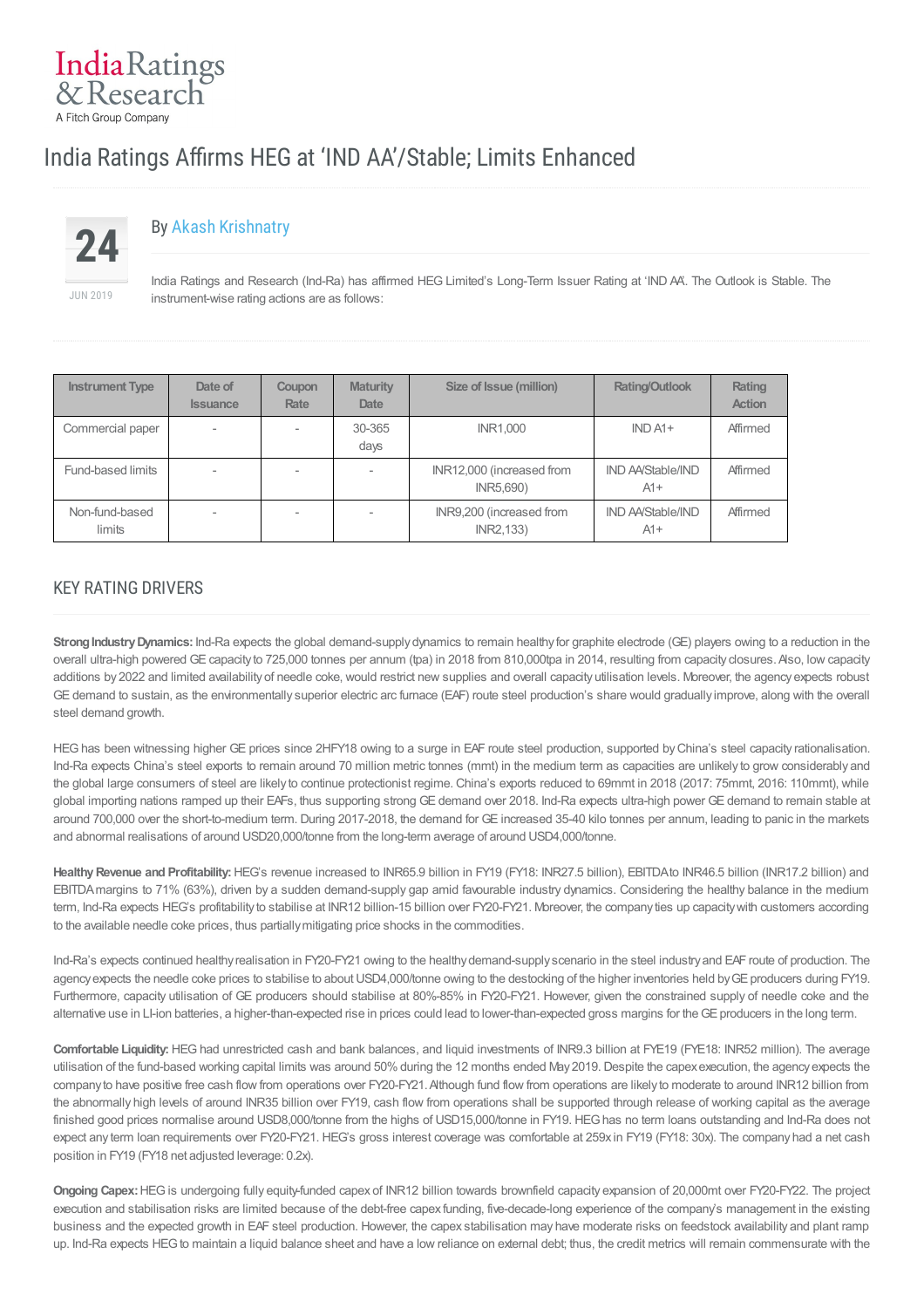rating level. However, any unrelated diversification or leveraged inorganic growth would be key rating monitorables.

**Working Capital-Intensive Operations:** The manufacturing of GE involves a large processing period and a moderate-to-long credit period to customers. Its working capital cycle improved to around 150 days in FY19 from 220 days in FY18, as the GE market has transformed to a supplier's market from a buyer's market.

Industry Risks: HEG is exposed to cyclicality in the steel business, as well as to risks arising from the volatility in the costs of raw materials, mostly crude/coal derivatives. HEGhas a single manufacturing unit and its cash flows are dependent on single product revenue. However, it is well diversified in terms of markets and customers across geographies, which mitigates this risk to some extent.

## RATING SENSITIVITIES

Positive: The sustenance of the strong liquidity position through business cycles, continued favourable industry dynamics and the company's ability to successfully compete globally leading to healthy returns on capital, and/or diversification of cash flows would be positive for the ratings.

Negative: Any debt-led capex and/or acquisition, elongation of the working capital cycle and/or adverse profitability resulting in net adjusted leverage exceeding 1.5xon a sustained basis would result in a negative rating.

### COMPANY PROFILE

Formed in 1977, HEG is a flagship company of the LNJ Bhilwara Group. It manufactures GE at its 80,000tpa facility in Madhya Pradesh.

#### **FINANCIALSUMMARY**

| <b>Particulars</b>                          | <b>FY19</b> | <b>FY18</b> |  |  |  |
|---------------------------------------------|-------------|-------------|--|--|--|
| Revenue (INR million)                       | 65,928      | 27,501*     |  |  |  |
| EBITDA (INR million)                        | 46,582      | 17,216      |  |  |  |
| EBITDA margin (%)                           | 70.7        | 62.6        |  |  |  |
| Gross interest coverage (x)                 | 259         | 30          |  |  |  |
| Net leverage (x)                            | n.m.        | 0.2         |  |  |  |
| * Net of excise duty<br>Source: Ind-Ra, HEG |             |             |  |  |  |

## RATING HISTORY

| <b>Instrument Type</b> |                      | <b>Current Rating/Outlook</b>       |                       | <b>Historical Rating/Outlook</b>            |                         |                                  |
|------------------------|----------------------|-------------------------------------|-----------------------|---------------------------------------------|-------------------------|----------------------------------|
|                        | <b>Rating Type</b>   | <b>Rated</b><br>Limits<br>(million) | Rating                | <b>20 April 2018</b>                        | 11 December 2017        | 16<br>November<br>2016           |
| <b>Issuer rating</b>   | Long-term            |                                     | <b>IND AA/Stable</b>  | <b>IND AA/Stable</b>                        | <b>IND A+/Positive</b>  | <b>IND A/Stable</b>              |
| Fund-based limits      | Long-term/Short-term | <b>INR12,000</b>                    | IND AA/Stable/IND A1+ | <b>IND</b><br><b>AA/Stable/IND</b><br>$A1+$ | IND A+/Positive/IND A1+ | <b>IND</b><br>A/Stable/IND<br>A1 |
| Non-fund-based limits  | Long-term/Short-term | <b>INR9.200</b>                     | IND AA/Stable/IND A1+ | <b>IND</b><br><b>AA/Stable/IND</b><br>$A1+$ | IND A+/Positive/IND A1+ | <b>IND</b><br>A/Stable/IND<br>A1 |
| Commercial paper       | Short-term           | <b>INR1.000</b>                     | $IND A1+$             | $INDA1+$                                    | $IND A1+$               | <b>IND A1</b>                    |

## COMPLEXITY LEVEL OF INSTRUMENTS

For details on the complexity level of the instruments, please visit <https://www.indiaratings.co.in/complexity-indicators>.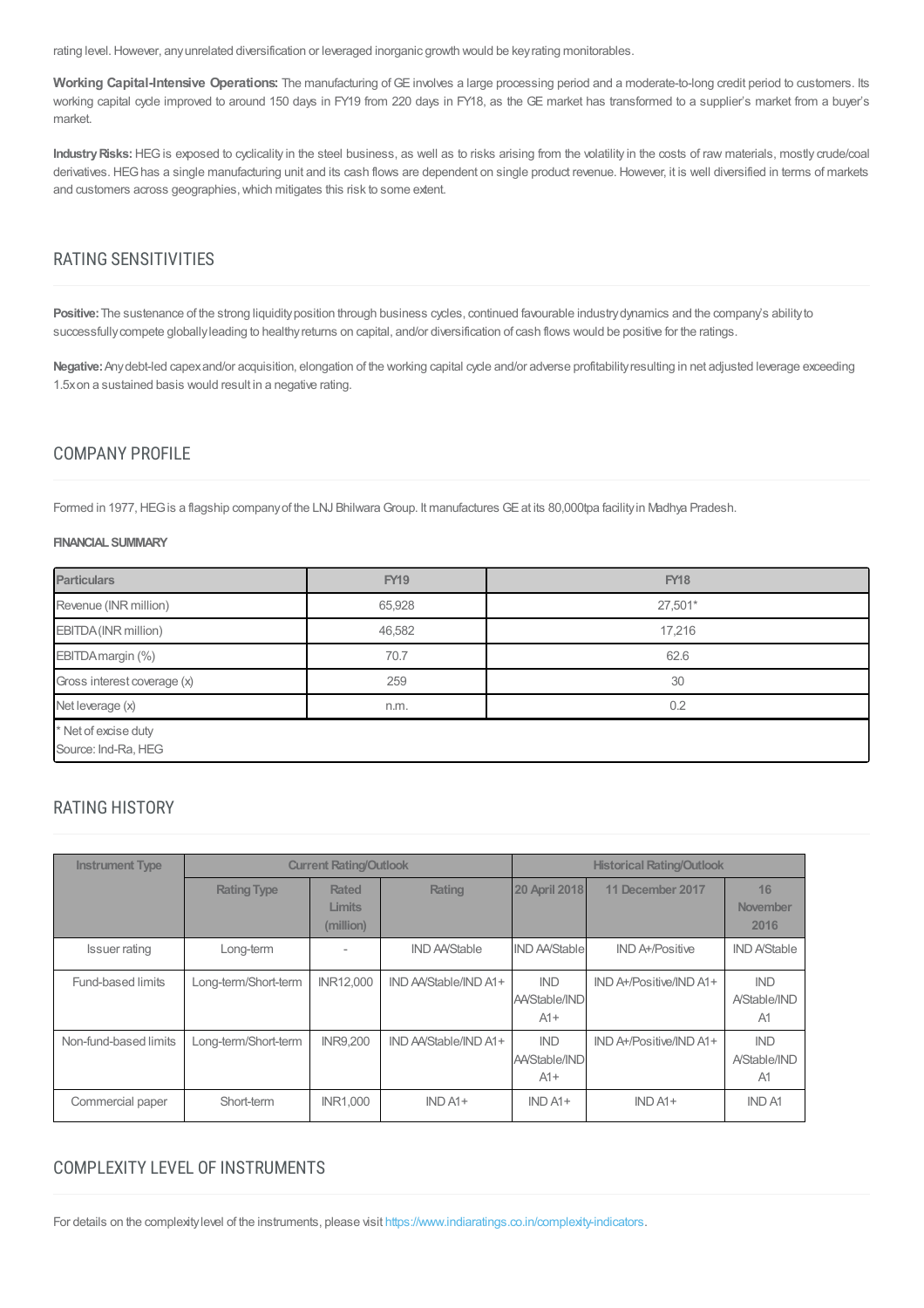## SOLICITATION DISCLOSURES

Additional information is available at www.indiaratings.co.in. The ratings above were solicited by, or on behalf of, the issuer, and therefore, India Ratings has been compensated for the provision of the ratings.

Ratings are not a recommendation or suggestion, directly or indirectly to you or any other person, to buy, sell, make or hold any investment, loan or security or to undertake anyinvestment strategywith respect to anyinvestment, loan or securityor anyissuer.

## ABOUT INDIA RATINGS AND RESEARCH

**About India Ratings and Research:** India Ratings and Research (Ind-Ra) is India's most respected credit rating agency committed to providing India's credit markets accurate, timelyand prospective credit opinions. Built on a foundation of independent thinking, rigorous analytics, and an open and balanced approach towards credit research, Ind-Ra has grown rapidlyduring the past decade, gaining significant market presence in India's fixed income market.

Ind-Ra currently maintains coverage of corporate issuers, financial institutions (including banks and insurance companies), finance and leasing companies, managed funds, urban local bodies and project finance companies.

Headquartered in Mumbai, Ind-Ra has seven branch offices located in Ahmedabad, Bengaluru, Chennai, Delhi, Hyderabad, Kolkata and Pune. Ind-Ra is recognised bythe Securities and Exchange Board of India, the Reserve Bank of India and National Housing Bank.

India Ratings is a 100% owned subsidiary of the Fitch Group.

For more information, visit [www.indiaratings.co.in.](http://www.indiaratings.co.in/)

## DISCLAIMER

ALL CREDITRATINGSASSIGNED BYINDIARATINGSARE SUBJECTTOCERTAIN LIMITATIONSAND DISCLAIMERS. PLEASEREAD THESE LIMITATIONSAND DISCLAIMERS BY FOLLOWING THIS LINK: [HTTPS://WWW.INDIARATINGS.CO.IN/RATING-DEFINITIONS.](https://www.indiaratings.co.in/rating-definitions) IN ADDITION, RATING DEFINITIONS AND THE TERMS OF USE OF SUCH RATINGS ARE AVAILABLE ON THE AGENCY'S PUBLIC WEBSITE [WWW.INDIARATINGS.CO.IN](http://www.indiaratings.co.in/). PUBLISHED RATINGS, CRITERIA, AND METHODOLOGIES ARE AVAILABLE FROMTHIS SITE ATALL TIMES. INDIARATINGS' CODE OF CONDUCT, CONFIDENTIALITY, CONFLICTS OF INTEREST, AFFILIATE FIREWALL, COMPLIANCE, AND OTHER RELEVANT POLICIES AND PROCEDURES ARE ALSO AVAILABLE FROM THE CODE OF CONDUCT SECTION OF THIS SITE.

#### Applicable Criteria

#### Corporate Rating [Methodology](https://indiaratings.co.in//Uploads/CriteriaReport/CorporateRatingMethodology.pdf)

#### Analyst Names

#### Primary Analyst

**Akash Krishnatry**

## Senior Analyst

India Ratings and Research Pvt Ltd 601-9 Prakashdeep Building 7 Tolstoy Marg New Delhi 110001 +91 11 43567263

#### Secondary Analyst

#### **Mahaveer Jain**

Associate Director +91 22 40001768

#### Committee Chairperson

#### **Abhishek Bhattacharya**

Director and Co Head Corporates +91 22 40001786